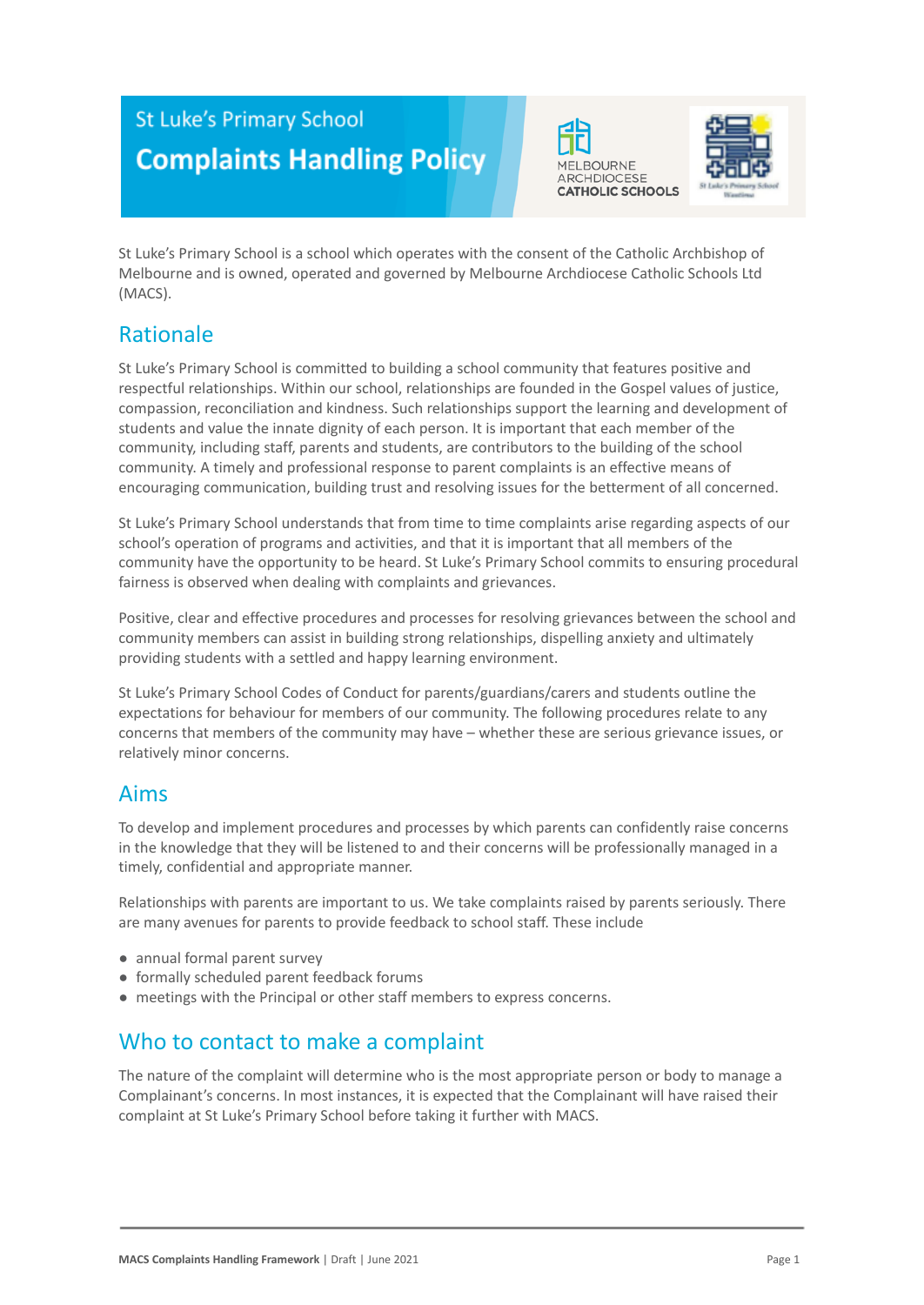### **Complaints should be directed to the school Principal in the first instance**

For complaints of a serious nature involving school staff, the following additional information is provided.

#### **Misconduct or serious misconduct**

All complaints of alleged misconduct or serious misconduct by a teacher or staff member should be reported to the Principal of St Luke's Primary School.

Complaints about teachers can also be reported to the Victorian Institute of Teaching (VIT), the regulator in relation to the registration and investigation of serious misconduct (including conduct which is of a physical or emotional nature) of all teachers in the state of Victoria. If unsure whether the complaint constitutes serious misconduct by a teacher, contact the VIT on 1300 888 067 or [vit@vit.vic.edu.au](mailto:vit@vit.vic.edu.au).

In some cases, certain actions which involve physical or emotional misconduct, such as unlawful assault or threats to the person, may constitute a criminal offence. These types of offences should be reported to and investigated by the police. Initial consultation with the Principal of St Luke's Primary School may help to determine the appropriate course of action in these circumstances.

### **Child abuse (including sexual offences)**

All complaints of alleged child abuse (including sexual offences) of a school student should be reported to the Principal of St Luke's Primary School.

There are legal obligations on all adults to report child abuse to police once a reasonable belief is formed that a sexual offence has been committed against a child.

Failure to disclose a sexual offence against a child is a criminal offence under section 327 of the *Crimes Act 1958* (Vic.) and applies to all adults (18 years of age and over) in Victoria.

Communication with children under 16 years of age by teachers, staff or any other person to prepare or 'groom' a child for future sexual activity is a criminal offence under section 49M(1) of the Crimes Act and must be reported to the police. The offence of grooming applies to any person aged 18 years or over and does not apply to communication between people who are both under 18 years of age. For further information, refer to MACS Policy 2.19 Child Protection – Reporting obligations.

### **Complaints against Principal of St Luke's Primary School**

In the case of a complaint involving the Principal of St Luke's Primary School, the MACS Regional General Manager who oversees St Luke's Primary School should be informed immediately.

MACS Regional Offices are located in the North, South, East and West of metropolitan Melbourne. Contact details are listed at the end of this Policy.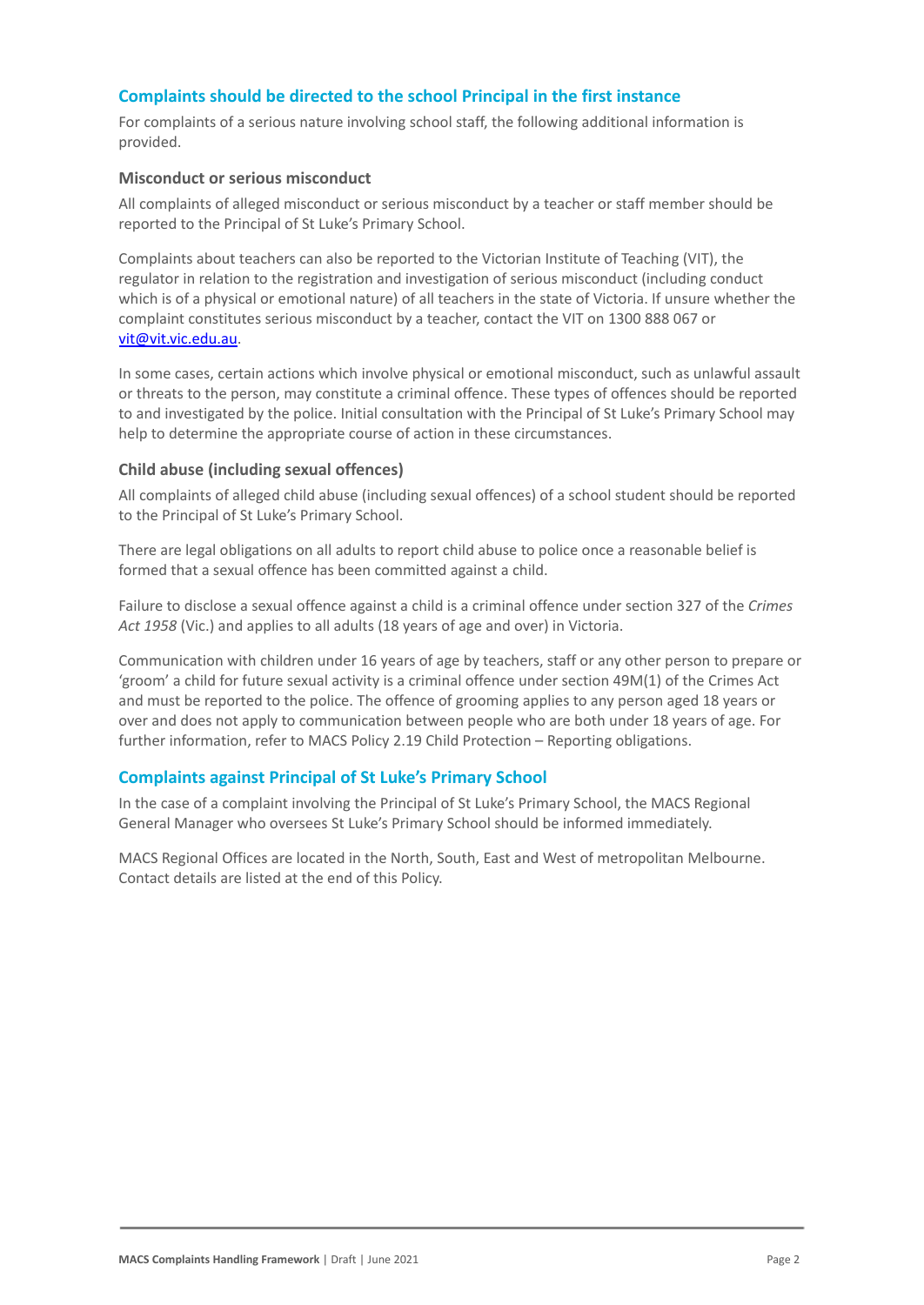### **Complaints against clergy or other religious persons**

If the complaint relates to the clergy or other religious persons involved with St Luke's Primary School, the Complainant should contact and seek advice from the Professional Standards Unit of the Catholic Archdiocese of Melbourne, 486 Albert Street, East Melbourne. Contact 03 9926 5621 or [psu@cam.org.au.](mailto:psu@cam.org.au)

If the priest or religious person is a member of a religious order, the Complainant should also contact the Provincial Head or professional standards office of that congregation or religious order. If the complaint is about child abuse, see above.

### **Anonymous complaints**

The governing body of St Luke's Primary School endeavours to address and respond to all complaints. In some situations, our governing body may not be able to fully address complaints that are made anonymously or without sufficient detail being provided to enable an inquiry or investigation, or resolution of the matter. To ensure procedural fairness, respondents have a right to know the particulars of the allegations being made against them and be given an opportunity to respond to them. Where possible, Complainants are encouraged to give their names and to be reassured that we will deal with complaints professionally and in accordance with procedural fairness and confidentiality. If the Complainant wishes to remain anonymous, it is at the Principal's discretion what, if any, action will be taken. Anonymous complaints will be recorded in the same manner as all other complaints are recorded.

### Procedures for complaints about issues at St Luke's Primary School

St Luke's Primary School has developed and maintains a fair, effective and efficient complaint-handling procedure so that complaints about events or decisions at St Luke's Primary School can be addressed. The following steps can guide the procedure in making a complaint about issues arising at St Luke's Primary School.

### **Informal and formal resolution procedures**

### **Informal resolution procedures**

**Raise the matter directly with the relevant staff member first where appropriate.** If the matter involves your child or an issue of everyday class operation, contact the staff member concerned, preferably by email, explaining the nature of your concern and request a telephone conversation or meeting. Complainants are strongly discouraged from sending or discussing confidential, contentious or emotional information by email. This is best done in a meeting or phone call.

The teacher will acknowledge the email within **two working days**. The staff member may be able to respond to your complaint by return email or telephone with a satisfactory outcome. At times, parties may be assisted to resolve a misunderstanding, miscommunication or lack of clarity through the support of another person, such as another member of staff or the principal.

If further inquiry of the complaint is required, the staff member will explain this to you and direct you to this Policy if you have not already viewed this. They will also establish a clear timeframe for the inquiry and when you can expect further information from them.

**If the matter cannot be resolved informally**, or you wish to make a formal complaint, you can telephone to make an appointment to discuss the matter with the Principal or email your concern in writing.

### **Formal resolution procedures**

**If the grievance or concern is about broader school issues, school staff or serious issues** that are difficult to discuss with classroom teachers or if the issue has not been satisfactorily resolved, Complainants are invited to make an appointment to speak with the Principal.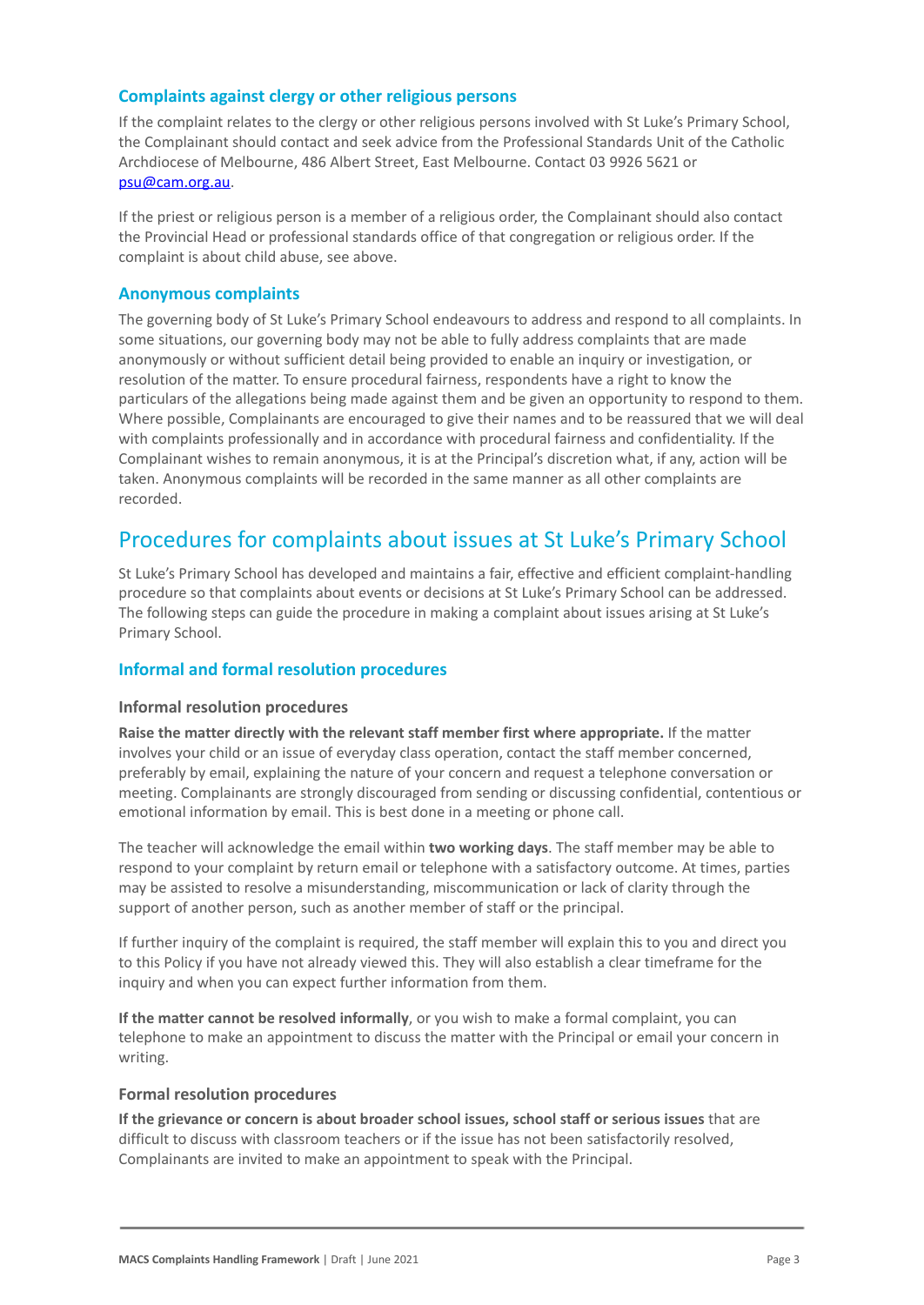- In all cases, confidentiality is respected. Only the people who need to know about the issue will be involved. The people who need to be informed will be discussed at the meeting.
- Community members may be accompanied by a support person at appointments to resolve grievances.
- All formal discussions and procedures involving grievances will be documented.
- Every attempt will be made to address an issue and, where resolution is possible, it will be reached in a timely manner.

When a formal complaint is received, it will be acknowledged and the Complainant will be provided with a copy of this Policy so they can understand the procedures that will be followed in dealing with their complaint.

# Timeframe for dealing with formal complaints

In moving to more formal procedures, the Principal or a senior member of staff will undertake the inquiry in the following manner, ensuring procedural fairness is observed:

- organise a meeting/phone conference with you
- direct you to a copy of this Policy if you have not already viewed this document
- at the outset, establish the timeframe for the inquiry into the matter and when you can expect to hear further information or have a resolution. This would normally be within 10 working days
- fully document the complaint, any actions taken to resolve it and outcomes of those actions
- further consider the matter
- ensure that no one is victimised as a result of a complaint being made
- if necessary, enable a Complainant to be accompanied at meetings by another person of their choice as a support person
- if appropriate, enable the person against whom the complaint has been made to respond, and to be accompanied to any meeting by another person of their choice as a support person
- advise the Complainant of the outcome of the inquiry in writing.

# Recording complaints

All complaints received at St Luke's Primary School will be recorded, even those which are about issues perceived as trivial or minor. This helps us to identify key risk areas or any whole-school issues which, if left unresolved, could lead to harm or injury or more serious concerns.

The following information about complaints received will be recorded:

- contact details of the Complainant
- date of complaint and method of communication
- nature of the complaint and the requested resolution
- name of the staff member handling the issue
- any actions and the timeframe taken, minutes of meetings and communication
- a statement of the outcome, including the closure date and date of advising the Complainant of the outcome.

# Expectations of and information for parents and guardians

In making a complaint, St Luke's Primary School requests and expects that the Complainant will:

- raise the concern or complaint as soon as possible after the issue has arisen
- communicate and respond in ways that are constructive, fair and respectful
- provide complete and factual information about the concern or complaint
- observe confidentiality and a respect for sensitive issues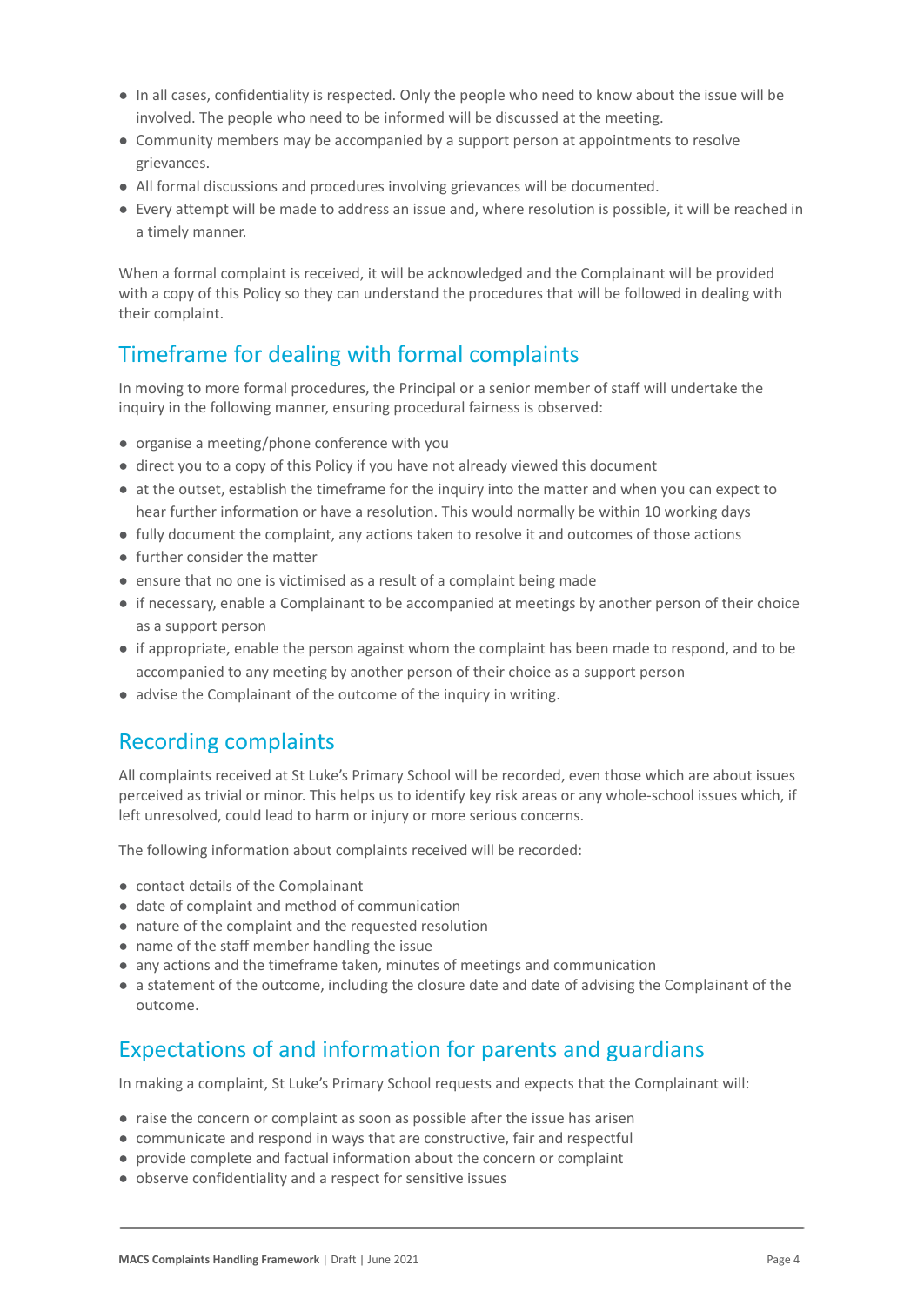- act in good faith to achieve an outcome acceptable to all parties
- have realistic and reasonable expectations about possible outcomes/remedies.

If your concern/complaint relates to your child's treatment by another student or students while at St Luke's Primary School, we expect that you will refer your complaint directly to the School, via your child's class teacher, Deputy Principal or Principal. Under no circumstances should you approach another student while in the care of the school to discuss the issue or chastise them. Direct contact with parents to resolve the matter is also discouraged if the complaint pertains to issues or incidents that have arisen at the School.

Parents and guardians making complaints should ascertain the facts as best they can, and contact the Principal at their earliest convenience.

- Parents and guardians with complaints may contact the School by telephone, in person or in writing.
- Parents and guardians visiting the School to make a complaint are advised that the Principal may not be immediately available to discuss the complaint.

However, details regarding the complaint can be taken by the office staff, and an appointment time can be made to meet with the Principal.

Parents and guardians making complaints are to be respectful, confidential and courteous. Parents who are unreasonable, threatening or discourteous can expect their discussions with the Principal to be terminated until such time as an alternative discussion time is arranged by the school.

The School will record the details of all complaints including the name and contact details of the persons making the complaints. The School will then refer the complaint to the most appropriate person to undertake an inquiry. There will be many occasions that this will be someone other than the Principal. The staff member conducting the inquiry may conduct a preliminary inquiry or communicate with the parent to discuss the matter further.

If the scope of the inquiry is beyond the capacity or jurisdiction of the school, the matter will be referred to the MACS Regional General Manager and the parent will be informed of the referral.

Parents and guardians discussing complaints with the Principal may be accompanied by a support person. The support person can be a family member, a friend or a professional with knowledge of the student. Any person acting in a professional capacity on behalf of the parents must provide their occupational details and full name prior to the meeting being held. It is at the Principal's discretion whether an external professional is a participating member of any school meeting. The support person may encourage and facilitate sharing of parent knowledge, perception and issues. The support person should support a positive working relationship between all parties. The support person does not speak on behalf of parents/guardians/carers discussing complaints with the Principal.

Any inquiry conducted by the School will be done so in a timely, efficient and confidential manner, ensuring the fair principles of natural justice are applied for all. Parents will be provided with an anticipated timeframe for a resolution. The staff member conducting the inquiry will record the details of the inquiry.

Privacy laws may prohibit information being provided to the Complainant of any specific action that has been taken in relation to individuals about whom the complaint has been raised.

# Outcomes of complaints

Outcomes to complaints and grievances can include the following:

- apology either verbal or written
- mediation with an internal or external mediator
- official warning